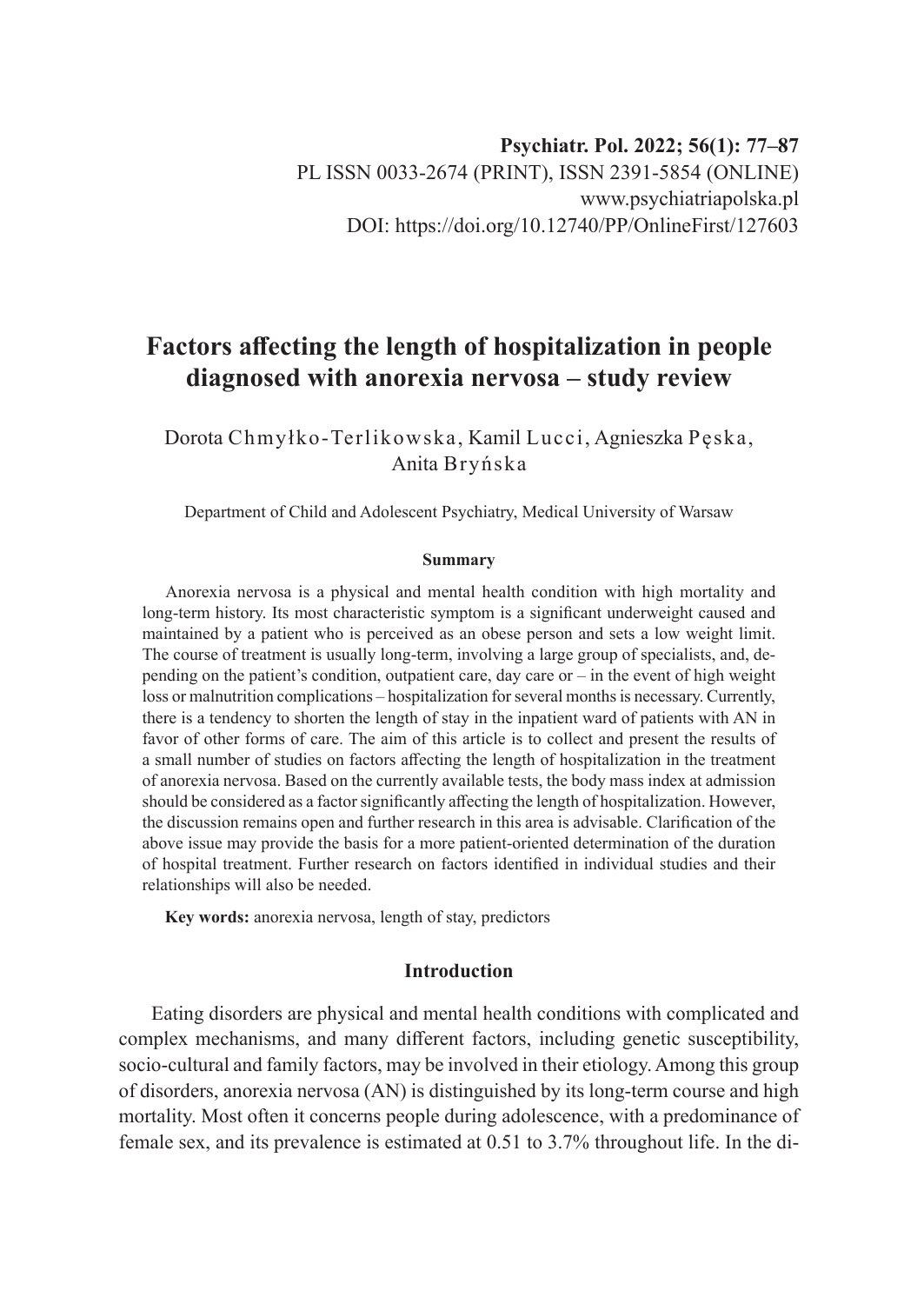agnostic criteria according to ICD-10 [1] and DSM-5 [2], the definition of the disorder emphasized above all the importance of insufficient body weight, which was caused by the insufficient energy supply imposed by the patients in connection with the perception of themselves as obese. The AN treatment process is usually long-lasting and usually covers a wide range of therapeutic interventions, and the discussion about choosing the most appropriate combination of therapeutic agents and the ideal duration of treatment remains open. In certain circumstances, e.g., in life-threatening somatic complications or inadequate outpatient care, hospitalization is necessary. At the same time, treatment in the conditions of the stationary psychiatry ward is widely considered to be one of the more expensive and time-consuming types of medical care [3].

In many countries, there is a tendency to reduce the time of hospitalization of patients with AN in favor of other forms of care, which are considered less expensive and more cost-effective [4, 5]. At the same time, the fact that a shorter hospital stay lowers the costs of only current treatment, but it is financially unviable in the long term, is emphasized [4, 6]. When analyzing data on the length of hospitalization, one cannot fail to notice the phenomenon of early termination of hospital treatment (drop out) among patients with eating disorders [7]. Patients with AN often have a negative attitude towards treatment and equally often give it up (20%–51% of patients), research also shows that this percentage increases [8].

In the light of the information presented above, the expected length of hospitalization is shown as an interesting research objective. Recognition of factors affecting the length of hospitalization can allow the creation of therapeutic strategies owing to which the phase of the illness requiring hospital treatment may be safely shortened.

The literature review from 1950–2019 we used the Pubmed, Wiley Online Library, Embase, and Scopus databases with the following key words: anorexia nervosa (AN), inpatient, hospitalization, length of stay (LOS), drop out, predictors. We identified nine studies [3, 9–16] assessing the impact of various factors on the length of hospitalization of patients with anorexia nervosa and one [17] which aimed to identify predictors of the total costs of hospitalization of patients with anorexia nervosa. The authors of the last study emphasize that the anticipated costs of hospitalization are closely related to LOS. The article does not refer to studies analyzing factors affecting the premature termination of hospitalization. The review of findings is descriptive in connection with the large variety of analyzed groups, treatment approaches, and the types of factors considered as predictors.

## **Length of stay (LOS)**

The prognosis of hospital stay in patients diagnosed with AN has been the subject of a small number of studies taking into account a significant number of variables. According to Huntley et al. [18], factors affecting the time of inpatient anorexia treatment can be divided into three groups: (1) related to the healthcare system, (2) related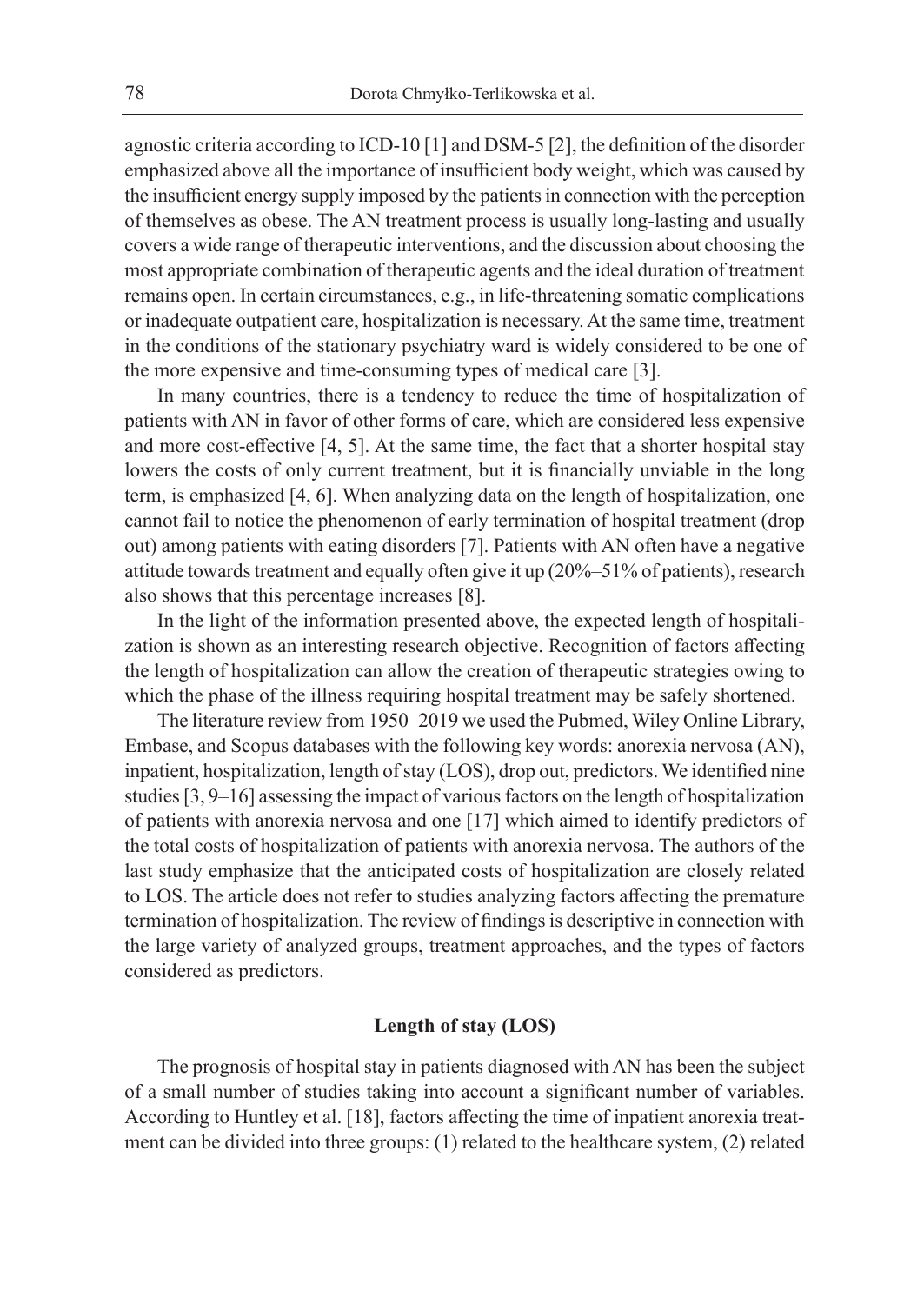to the patient and (3) related to the treatment itself. Other studies classify the variables depending on the time of treatment as (1) known before the beginning of hospital stay, (2) known at the beginning of hospitalization and (3) those that emerge during hospitalization.

#### Methodological differences in the analyzed studies

The analyzed works are characterized by different research methodology. The most important differences are related to the number of assessed groups, age of patients at the time of admission to the hospital, body mass index BMI or %IBW (% Ideal Body Weight, i.e., the percentage excess or deficit of ideal body weight, assuming that 100% is ideal), as well as the duration of the illness.

Of ten analyzed studies, four were multicenter studies [10, 11, 14, 16], while the others were single-center projects. The number of enrolled patients ranged from 55 [9] to 1,112 [11]. In the last study, the number of patients with AN was 338, with bulimia (BN) 605, with AN and BN – 169. This is one of two studies [11, 14] in which patients with non-AN diagnosis were included in the analysis. In addition, only patients with the AN restriction subtype were enrolled in one study [17]. Due to the fact that the statistical power of the test depends on the number of surveyed people, the results of work with too few participants may not be reliable. Four studies included patients of both sexes [9, 11, 14, 17], the others only women.

The age of patients at the beginning of hospitalization also varied, not all studies reported mean age of participants. It is worth noting that factors affecting the duration of hospitalization may vary depending on age. This may be particularly important for underage patients who cannot make their own hospitalization decisions. Ultimately, two studies concerned only adolescent patients [12, 15], five only adults, and three studies [3, 9, 14] concerned both adult and teenage patients.

The body mass index (BMI) or % ideal body weight (%IBW) on admission was also different for individual studies. The average BMI at the beginning of hospitalization ranged from 13.1 kg/m<sup>2</sup> (*SD* = 1.71 kg/m<sup>2</sup>) [14] to 15.8 kg/m<sup>2</sup> (*SD* = 1.3 kg/m<sup>2</sup>) [17]. In two studies, the % ideal body weight (% IBW) was used [9, 11]. The range of BMI on admission suggests different severity of symptoms in patients, hence it can be concluded that other factors may influence the length of hospital treatment in patients with different clinical profiles and severity of symptoms. Patients who have lower body weight at the start of treatment may need longer hospitalization. On the other hand, it should be noted that the lower mean age of patients at admission may be partly responsible for the lower average BMI values at the beginning of hospitalization.

Differences in studies also concerned the duration of anorexia nervosa symptoms upon admission to the department. For example, in the study of Morris et al., the average duration of the illness in adolescents was 15.1 months (range 0–36 months), and in adults: 9.7 years (range from 6 months to 35 years) [14]. In other studies, these values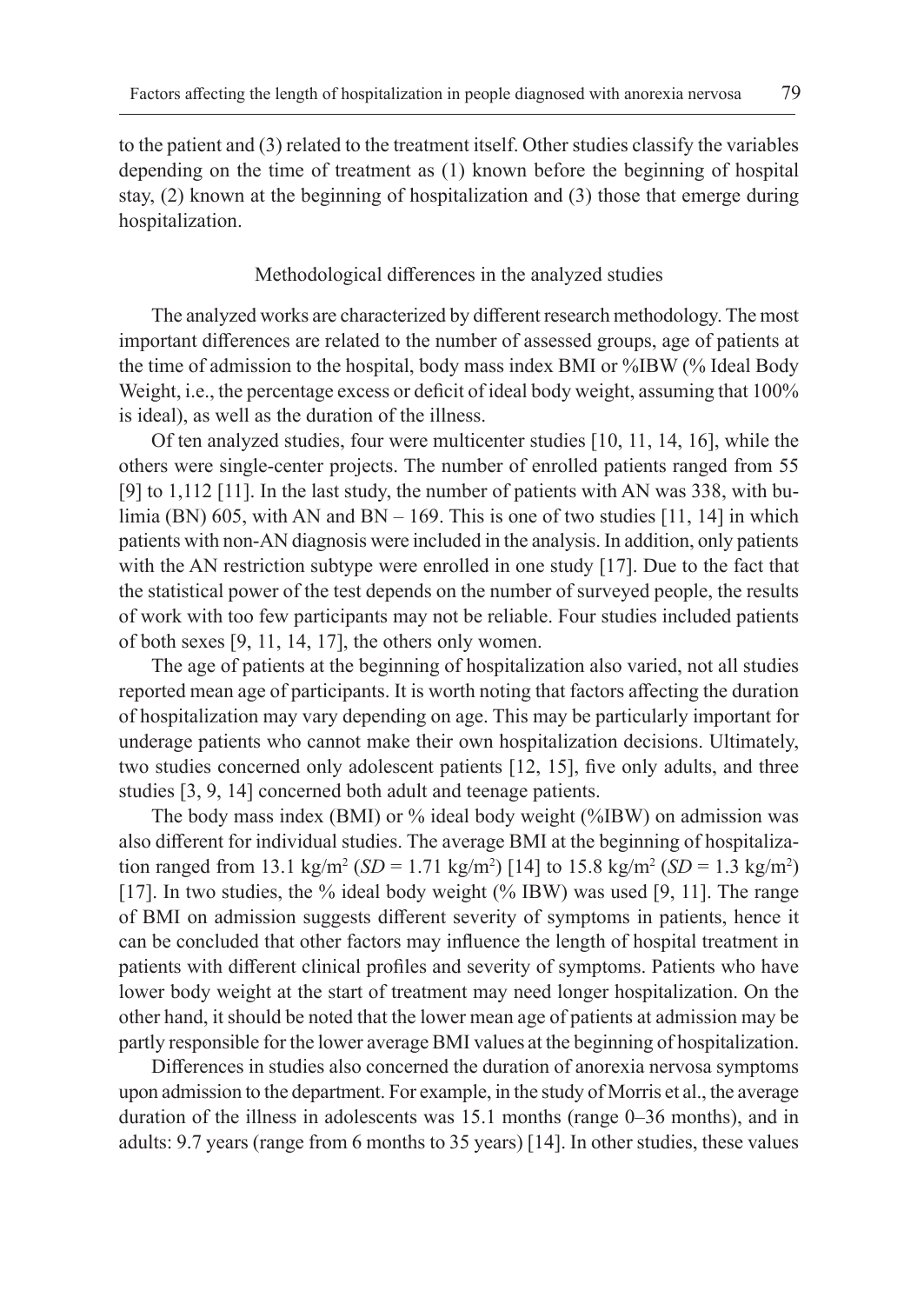ranged from 20.3 months  $(SD = 17.2)$  [3] to 9.3 years [16] (no standard deviation was given). The duration of symptoms is most likely related to both the severity of the disorder and the age of the patients (younger patients get better sooner). The longer duration of AN at admission to the hospital also suggests that such patients did not respond to other forms of treatment or were already hospitalized but without a lasting therapeutic effect.

In the first study devoted to the discussed issue, carried out by the team of Nozoe et al. [9], the diagnosis was established retrospectively, in accordance with the diagnostic criteria DSM-III-R, in others DSM-IV or ICD-10 [14] was used. The time to enroll in the study also varied from study to study: from 24 months in the multicentre study [14] to 16 years in the study of Nozoe et al. [9]. Making comparisons with respect to studies with such different time of enrolling participants is problematic, as the long recruitment time increases the likelihood of significant influence of factors associated with the treatment protocol and its changes on therapeutic results. The studies also used various inclusion and exclusion criteria as well as discharge criteria. The mean treatment duration ranged from 28 days  $(SD = 24.6)$  [17] and 28.5 days  $(SD = 12.3)$ [12] to 141.4 days  $(SD = 125.7)$  depending on the study [14].

However, the greatest differences between the studies concerned mainly the type of treatment offered to patients. Six studies precisely described the therapeutic program [3, 9, 12, 13, 15, 16], with 4 centers [9, 13, 15, 16] applying the principles of cognitive behavioral therapy, and 2 [3, 11] applying psychodynamic treatment program. In three studies, the expected rate of weight gain of patients was given: 500 g/week (at caloric value initially 1000/1200 kcal/day, then 1800–2000 kcal/day) [9], 700–1000 g/week [15] and 600–1000 g/week  $[16]$  – in the case of the last two studies no principles regarding caloric intake of meals were presented).

#### Analyzed factors and relationships with the length of hospitalization

All of these studies assessed the potential relationship of length of stay (LOS) with body mass indexes (BMI or %IBW) and the patient's age on admission. Interestingly, only one study [9] showed that the patient's age at the time of hospitalization was a statistically significant factor related to the prolongation of hospitalization – the older age at the time of admission to the hospital corresponded to a longer stay. Three studies [10, 16, 17] found a significant relationship between the length of hospitalization and BMI – lower BMI on admission was associated with longer hospitalization. Another three studies [11, 13, 15] showed that a longer hospital stay was significantly associated with the observed greater range of changes in the BMI of patients.

Several studies [3, 10, 13, 15, 16] analyzed the significance of the recognized subtype of eating disorders (restrictive/purging or atypical/typical), as well as the presence in the clinical picture of binge eating and/or provoking vomiting, laxatives and/or diuretics abuse [9] or abuse of dietetic agents [10]. Only one study [16] showed that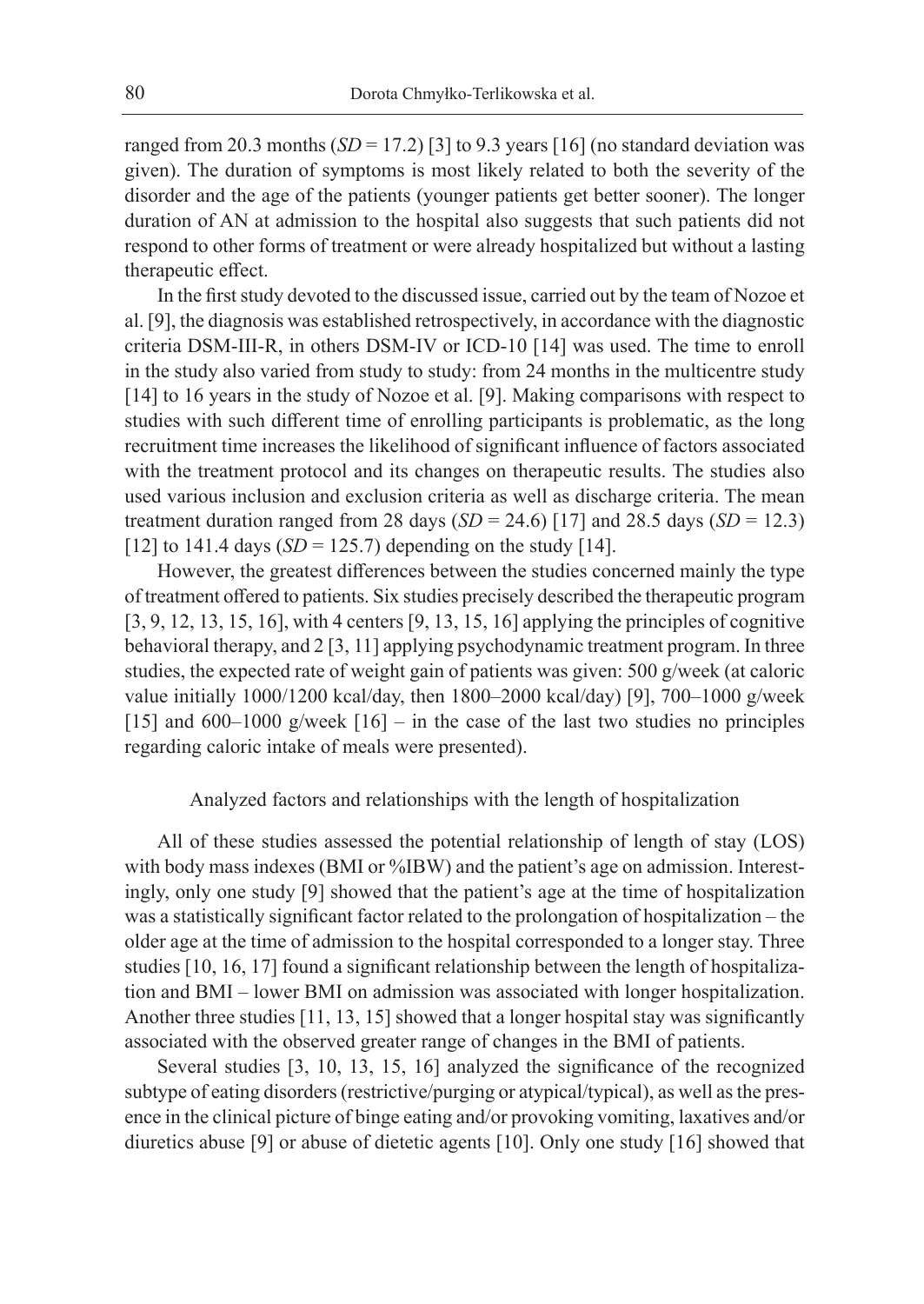the AN purging subtype was significantly associated with longer treatment duration. Similarly ambiguous results are provided by studies assessing the relationship between the length of hospitalization and the severity of eating disorder symptoms measured by questionnaire methods [11–16]. Only in two studies it was shown that a greater severity of symptoms at admission was associated significantly with a longer duration of treatment [11, 16], and in one it was shown that a shorter stay was associated with a significant change in the severity of symptoms measured using *the Eating Disorders Inventory* EDI-2 [15 ].

Six studies [3, 9, 11, 13–15] evaluated the time elapsed from the first symptoms to the time of hospitalization, and one [15] assessed the fact that participants had undergone previous outpatient treatment. Only in one study [3] it was found that the hospitalization duration was significantly longer in the case of longer duration of AN symptoms. Moreover, the minimum body weight recorded during the illness (defined as the %IBW index) [3, 9, 10] turned out to be a statistically significant factor associated with the prolonged hospitalization time in only one of the observations [9]. Five studies [3, 9, 10, 13, 16] analyzed the age of onset of symptoms of the disorder, while their results do not indicate statistically significant relationships.

The factors related to the course and treatment of anorexia nervosa were also: the presence of menstruation [3, 10], the need for pharmacotherapy [13, 15], the presence of irregularities in additional tests (including ionogram, assessment of kidney and liver function, ECG) [10], the time elapsed between the first symptoms of the illness and the first consultation, the need to transfer the patient to the intensive care unit during hospitalization, the amplitude of the therapeutic contract and its implementation [3], and feeding with a nasogastric tube during hospitalization [3, 14]. In the latter case, a relationship with the duration of hospitalization was found – patients who required tube feeding were hospitalized much longer compared to those who did not require such procedure.

In all of the discussed studies [3, 9, 10–17] the significance of co-occurrence of other disorders or symptoms of mental disorders was assessed, and in five studies [11–14, 16] the assessment was carried out using questionnaire methods. Only one study [3] showed a longer hospitalization period due to the coexistence of mood, anxiety or personality disorders (without significant differences between them). In another study [17], the presence of disorders of adult personality and behavior (including diagnoses according to ICD 10: other schizophrenia F20.8, emotionally unstable personality disorder F60.3, other specific personality disorders F60.8, other personality disorders F61, other symptoms and signs involving emotional state R45.8, other problems related to lifestyle Z72.8) have been associated with a significant increase in treatment costs, which may mean a longer hospitalization period.

Other analyzed factors include the level of patient cooperation and compliance, readiness to change and motivation [3, 10, 11, 12, 15, 16]. Only in one study [3] the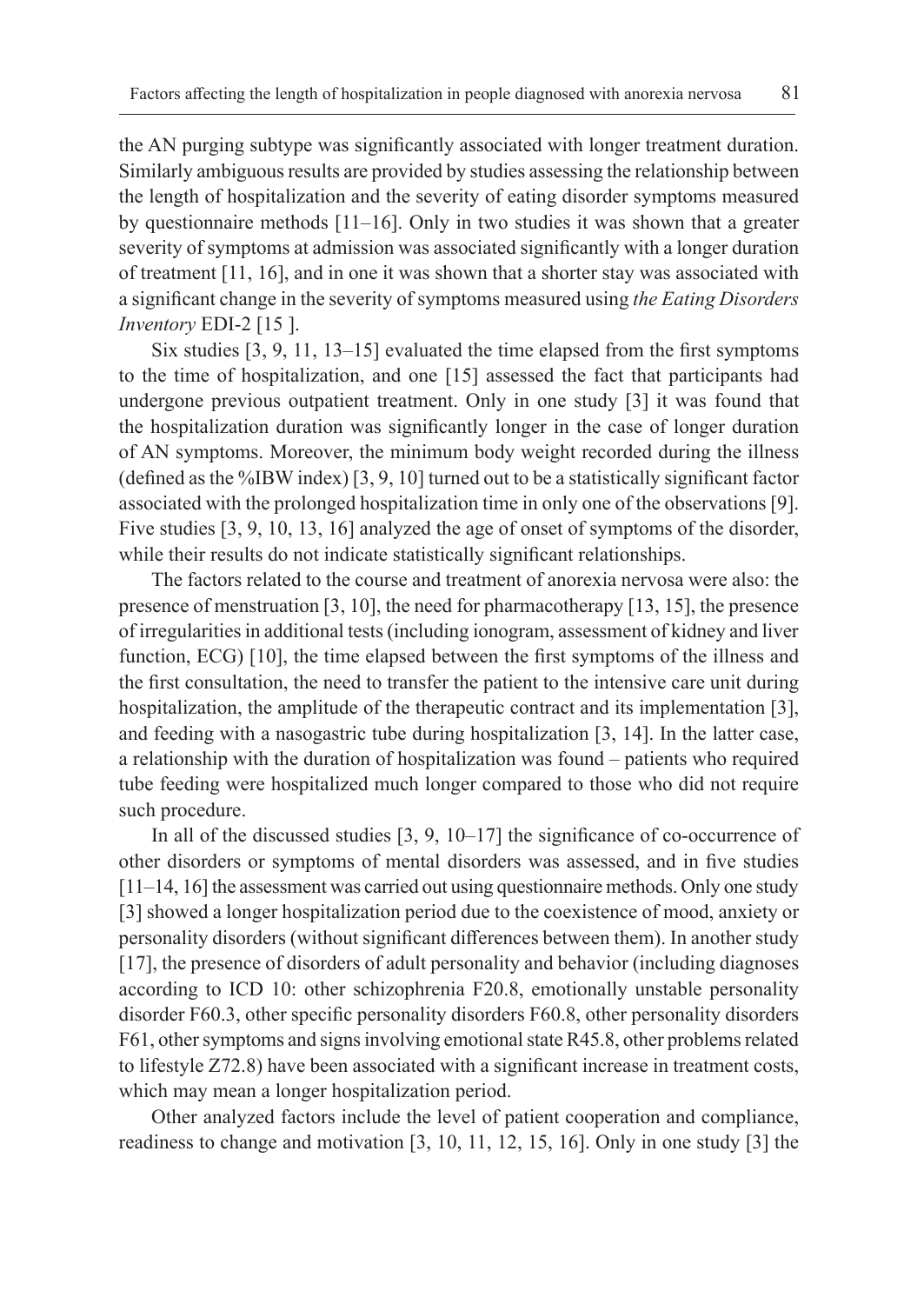duration of hospital stay was significantly shorter in the case of good cooperation with the patient (defined as fulfillment of the contract between the patient, his/her family and staff regarding contact with the outside world during hospitalization and target body weight). One study [12] found that participants with a higher level of readiness for change were hospitalized for a much shorter period of time.

Except for one study [17], all assessed possible effects of the number of previous psychiatric hospitalizations on the length of the current stay. Only in one study [10], in relation to persons hospitalized for the second or third time, a significantly longer duration of stay was found compared to those who were hospitalized for the first time or more than three times. Type of hospital in which the patient was hospitalized (criteria were the method of financing and therapeutic interventions program), assessed as a potential factor in three studies [10, 11, 14], proved to be significant only in one study [11] – patients in hospitals with a separate department for eating disorders were treated for an average of 7 weeks longer compared to a hospital specializing in eating disorders. In addition, in the case of patients referred for involuntary treatment, a significantly longer period of stay in the ward was noted compared to patients treated voluntarily [14].

Factors such as the patient's level of education [3, 10, 16], socio-economic status [3], relationship between the patient and other family members [9, 11, 13], psychological problems in a family history [13], living alone or far away from family [3, 9, 12, 13, 16], having a partner [16], patient's occupation [10, 13], patient's marital status [10, 13], distance from the place of residence to the hospital [3, 10], history of thefts [3, 9], poor social adaptation defined as a refusal to go to school or work, or being unemployed before the onset of the illness [9] did not have a significant impact on the duration of hospitalization in the cited studies.

#### Conclusions from the research

Based on the analyses presented above, it can be assumed that the results obtained in the discussed studies are not consistent and unambiguous, which can be explained by the fact that the length of hospitalization depends on many variables, as well as the methodological differences of the conducted research. It is worth emphasizing, however, that predictor data that could be reliably replicated could have huge clinical relevance regardless of variables related to healthcare system or principles.

The current analysis showed that patients with longer hospitalization periods had lower body mass index on admission, which seems clinically reliable, since these patients probably present a group with more severe symptoms. However, the patient's age at admission significantly predicted LOS in only one study [9].

The significant relationship between the lower BMI at admission and the length of hospitalization is quite obvious. The main goal of hospital procedures in AN is weight gain, and patients with low BMI may be encouraged to stay longer, which is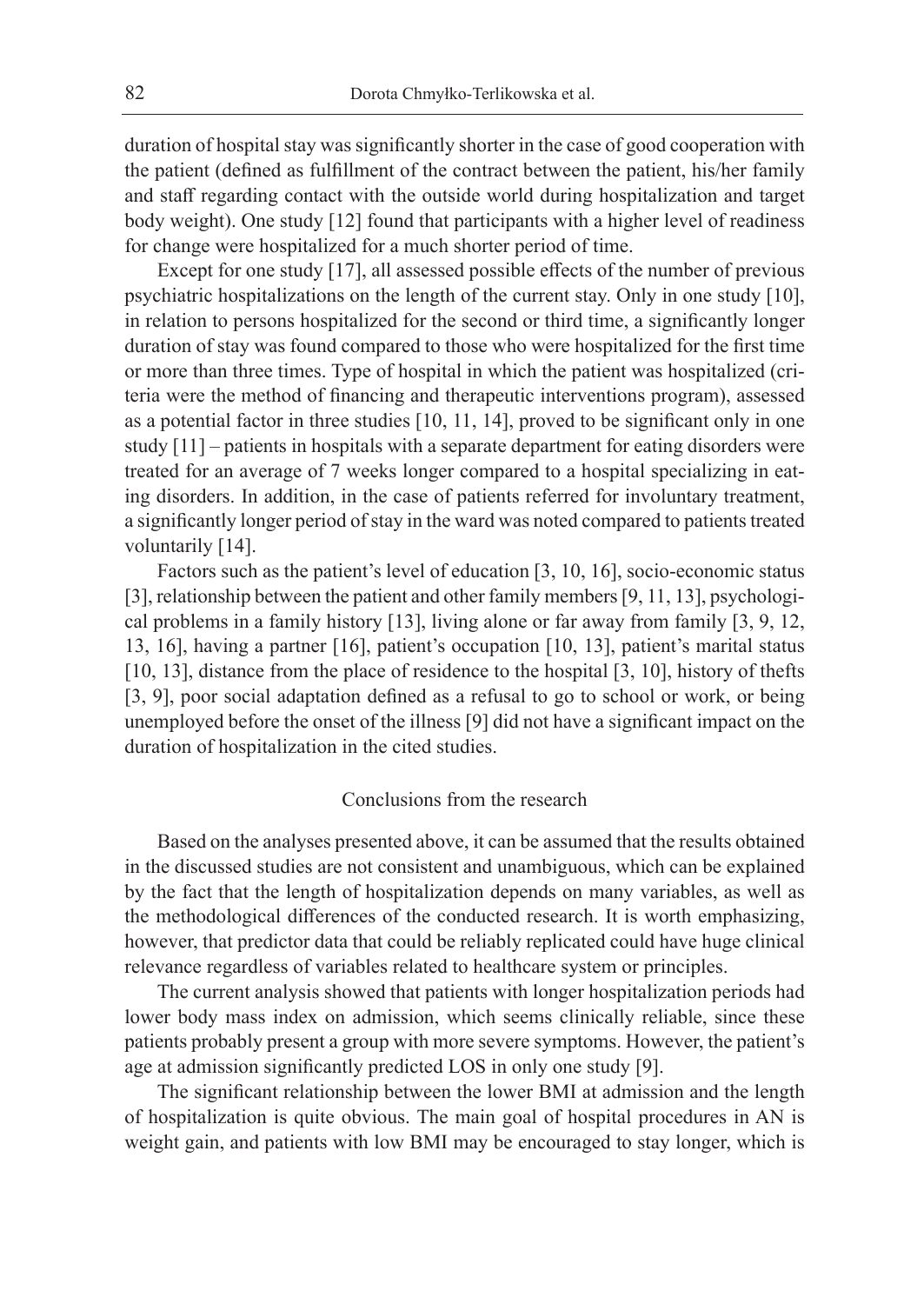also confirmed in the first study on the subject [9], where it was observed that LOS was affected by lower body weight on admission to the hospital. On the other hand, weight at admission to the hospital is closely related to the undertaken therapeutic procedures (e.g., realimentation is carried out in such a way that the caloric value of meals increases as the patients stay in the hospital, which means that in the case of patients with greater weight loss more time is needed to reach target weight). However, not all studies confirm these observations. For instance, in the study of Strik Lievers et al. [3] minimal BMI since the onset, admission BMI and body weight amplitude were not significantly related to the length of hospitalization. Perhaps the above differences can be explained by the use of different therapeutic procedures. In turn, Nozoe et al. [9] studied patients undergoing behavioral therapy whose duration of stay depended strictly on weekly weight gain (hence it can be assumed that a patient with lower BMI on admission probably needed longer hospitalization). In turn, in the study of Lievers et al. [3] target body weight was determined by taking into account appropriate weight of the patient, the maximum weight of the patient in the past and the wishes of the patient and his/her parents, and the length of hospitalization was not determined on admission and depended on the patient, who was discharged after reaching the final target weight.

Weight gain is often a criterion for discharge from hospital departments. It should be noted, however, that currently patients are often discharged much faster and with lower body weight. For example, Wiseman et al. [4] observed a reduction in the average length of stay due to eating disorders of patients hospitalized during 14 years, from 149.5 days in 1984 to 23.7 days in 1998. This was accompanied by a parallel decrease in BMI in people with anorexia nervosa at discharge, from 19 to 20 before 1995 to an average of 17.7 in 1998. The average BMI for the latter at admission did not change. The same authors have shown that the likelihood of relapse and readmission increases with a decrease in % of ideal body weight at discharge [4].

In the face of the phenomenon of shortening hospital stays, it is worth paying attention to the many dangers arising from the tendency to accelerate weight gain during hospitalization. Slowly increasing the caloric content of meals (starting from about 1200 kcal/day or less) is aimed at minimizing the risk of complications, but it is associated with slow weight gain, which has contributed to a change in clinical practice and studies on higher caloric intake during hospitalization. These changes are reflected in the results of a systematic review of studies on the weight rehabilitation of patients hospitalized for anorexia nervosa made by Garber et al. [19], which analyzed the literature from 1960 to 2015 (a total of 22 publications). The authors observed that from 2010, in 10 of the analyzed studies, realimentation began with the caloric value of meals of 1400 kcal/day. Only two studies used low calorie meals, also in severely malnourished patients (BMI <15 kg/m<sup>2</sup> in adults or BMI <70% of median BMI expected in relation to height in adolescents). At the same time, clinicians and researchers remind about both physical and mental complications associated with rapid weight recovery.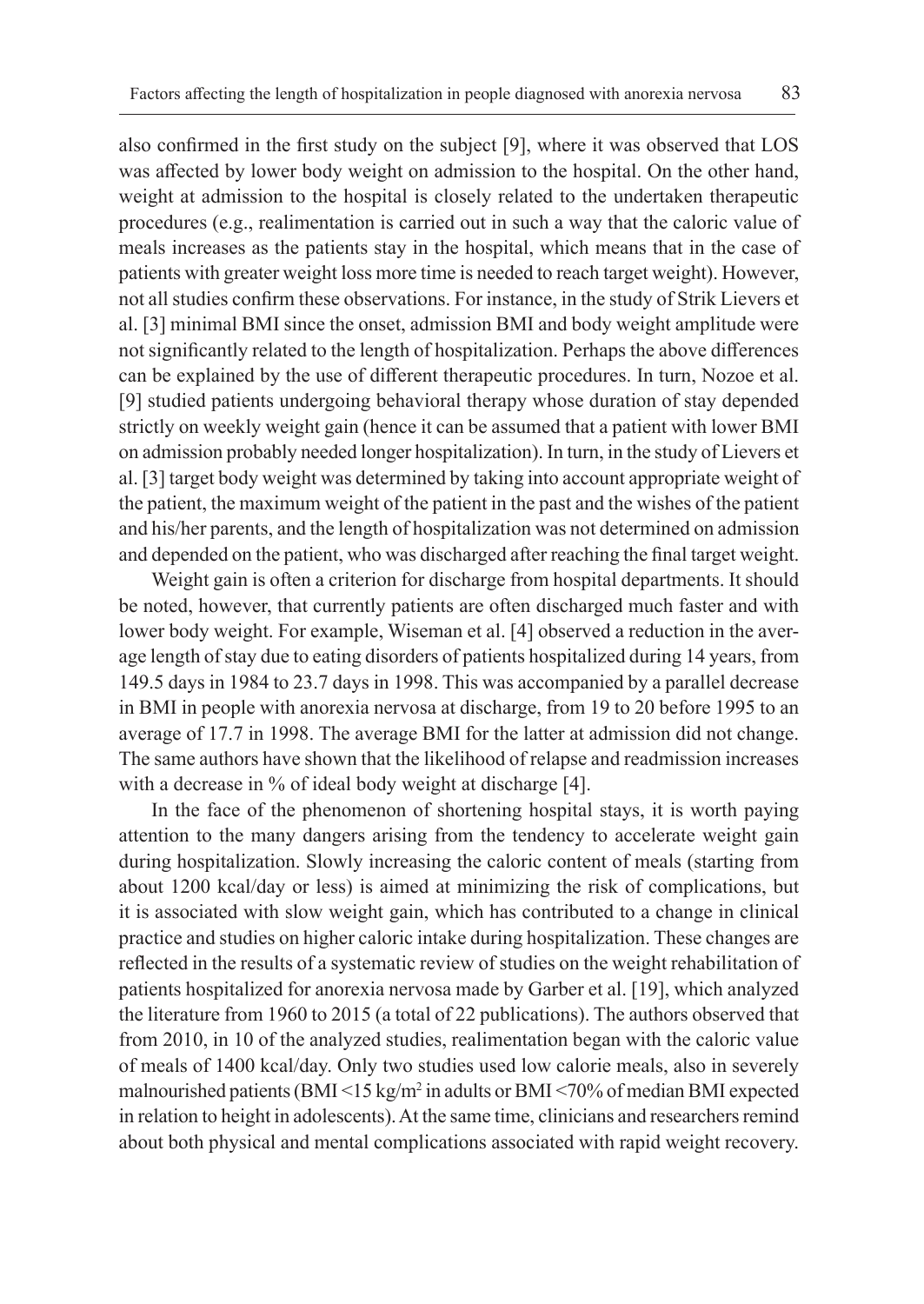Nozoe et al. [9] are in favor of prolonged hospital treatment of people with severe anorexia nervosa symptoms, stressing that such patients have far more difficulty in accepting their target body weight and show a higher level of anxiety as discharging approaches. Commerford et al. [20] recommend that patients with anorexia nervosa maintain a target body weight for at least two weeks before the end of hospitalization.

Garber et al. [19] emphasize, however, that treatment programs with lower caloric value of meals and its slow increase may play a greater role in severely malnourished  $(BMI \leq 15 \text{ kg/m}^2)$  and chronically ill patients, while higher caloric value of meals may bring faster effect in a significant percentage of patients with moderate malnutrition (BMI of 75–85% of the norm) and with a shorter AN course. In addition, they highlighted in the conclusions that weight rehabilitation based on oral nutrition and the use of additional methods such as gastric feeding results in similar weight gain. It should be recalled here that in the studies mentioned earlier [3, 14] it was observed that the use of an intragastric tube, significantly increases the hospitalization period. Ultimately, however, although the use of probe-feeding leads to faster weight gain, the very need to implement such intervention suggests a more serious course of the illness and the inability to obtain satisfactory physiological weight gain. This finding is quite obvious, as it should be assumed that patients requiring gastric feeding are more resistant to treatment.

The patient's age at admission, which is a frequently examined variable, turned out to be predictive only in one study [9]. While discussing its results the authors emphasized that older patients may be less susceptible to treatment possibly due to the chronic course of the illness. They need more time to accept the need for treatment, which leads to a longer stay in the hospital. In the analyzed group, many older patients did not agree to medical advice and tended to refuse treatment in the early stages of hospitalization. In addition, the study authors emphasize that older patients tend to discontinue hospital treatment at an early stage – patients who achieved <66.7% of ideal body weight or were older than 20 years were significantly less cooperative. In addition, a positive correlation was demonstrated between the age of onset and age at admission and between the age at admission and the duration of the illness prior to admission. These results are associated with the observations of the next two studies. In the study of Strik Lievers et al. [3], the hospitalization period was significantly longer for a longer duration of AN, the study of Maguire et al. [10] showed a relationship between the length of stay and the number of previous hospitalizations  $(2<sup>nd</sup>$  and 3<sup>rd</sup> hospitalization was associated with a longer stay). The disorder of longer duration is usually more symptomatically complicated, less easily susceptible to therapeutic intervention, which may also mean more unsuccessful treatment attempts.

In three of the discussed studies [11, 15, 16], the length of hospitalization was related to the severity of symptoms, while in two studies [3, 17] it was related to the presence of other comorbidities, which of course seems clinically reliable, since these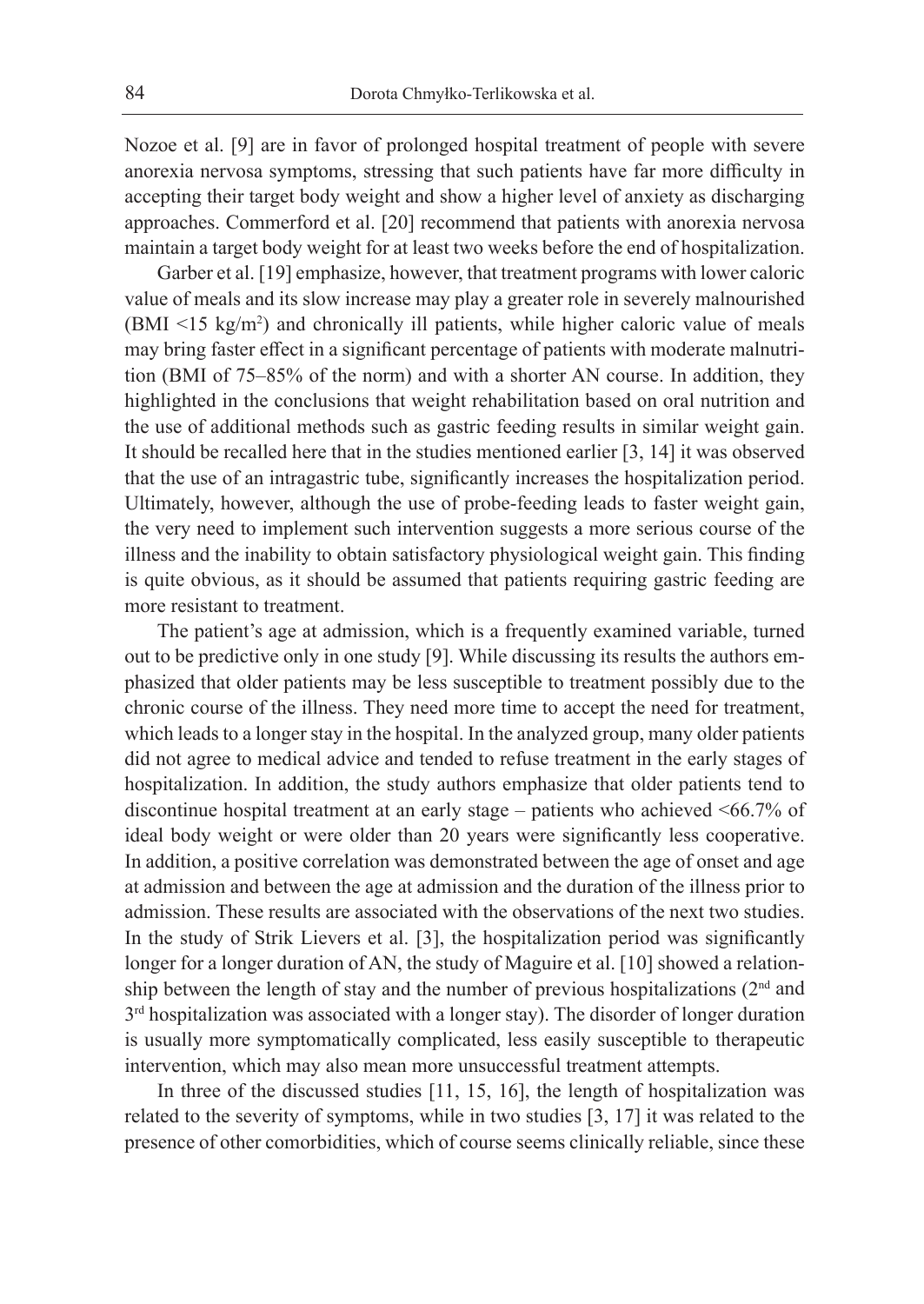groups of patients may require additional treatment time. The presence of comorbid disorders is a negative prognostic factor for the course of anorexia nervosa, making AN not the only treatment goal. Moreover, additional problems may impede the rehabilitation of body weight, thus extending hospitalization. In addition, two studies [3, 12] showed that patients with a high level of motivation to work and complying with contract rules were hospitalised for a shorter period of time. Such results supplement the information suggesting that the patient's level of motivation can be used as a factor to monitor the progress of treatment.

None of the studies showed relationships between the length of hospitalization and variables such as education, socio-economic status, having a partner, living alone, or the presence of mental disorders in the family. Considering the above, it can therefore be assumed that the so-called factors known at the beginning of hospitalization, such as body mass index, possibly the level of severity of symptoms and motivation to work, and factors emerging during hospitalization, such as the degree of contract fulfillment, may affect the length of hospitalization. Moreover, the identification of patients with longer duration of AN symptoms before hospitalization creates the opportunity to inform the patient and his/her family about the possible longer hospitalization period, which can improve cooperation.

#### **Recapitulation**

The issue discussed above is part of a very scientifically, socially and economically important debate. The duration of hospitalization and its possible premature termination have serious clinical consequences, and the identification of possible risk factors can support the selection of specific therapeutic measures to improve treatment. Further research is advisable, also taking into account the phenomenon of premature discharge from the hospital (drop out) and the awareness that the test results will always be to some extent estimated, since it is currently not possible to routinely control all elements of treatment – medical ones, those related to the treatment program, nutritional, pharmacological or psychosocial ones.

The results of studies concerning predicting the duration of hospitalization may facilitate the diagnosis of patients who require a longer stay in the hospital. This can enable optimization and individualization of treatment, as well as improve cooperation with the patient (informing patients about the likely course of treatment). In turn, the improvement in the effectiveness of interventions can undoubtedly translate into a reduction in the cost of care and allow for faster, satisfactory and full functioning of the patient.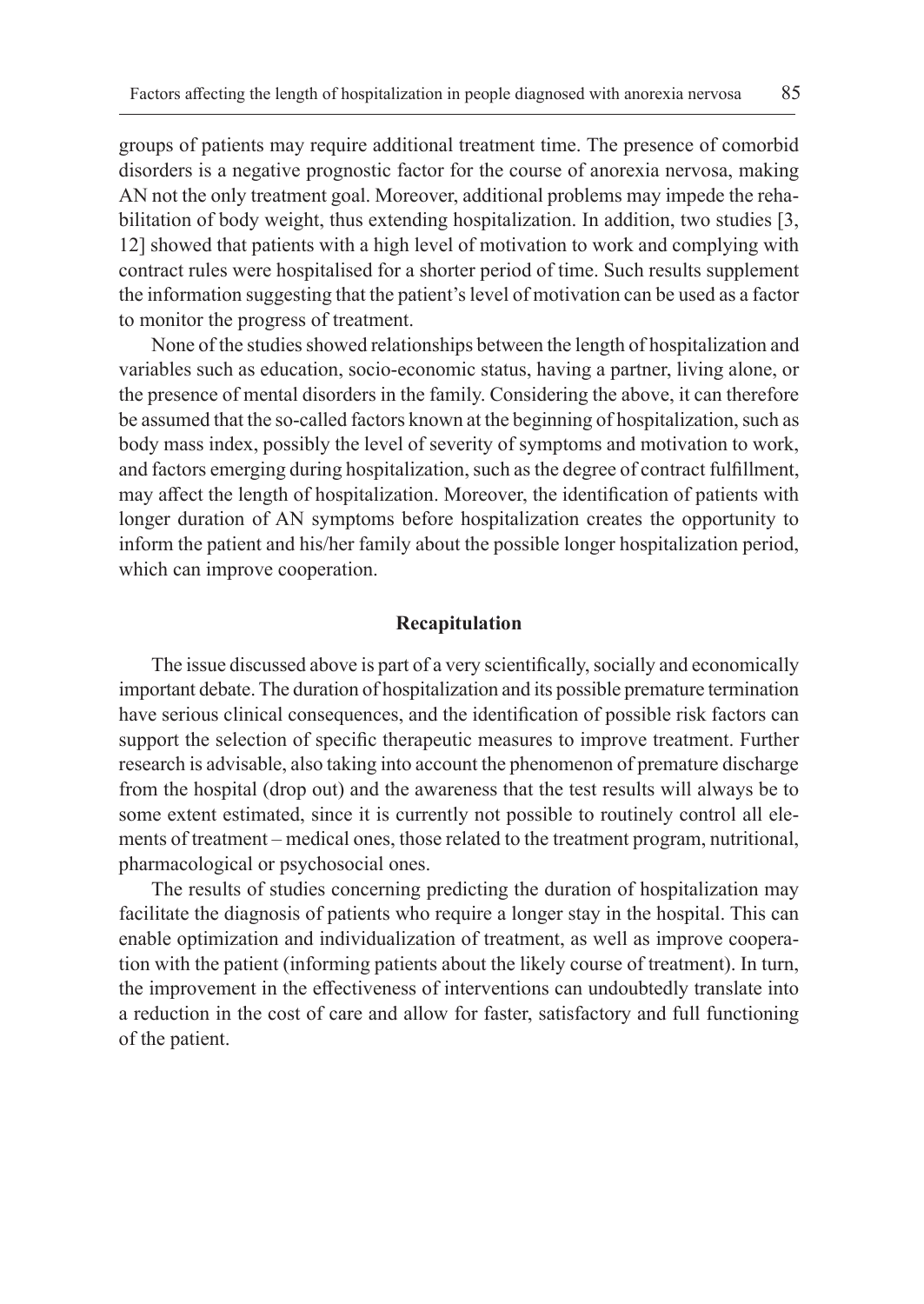#### **References**

- 1. World Health Organization. *The ICD-10 Classification of Mental and Behavioural Disorders: Clinical Descriptions and Diagnostic Guidelines*. Geneva: World Health Organization; 1992.
- 2. American Psychiatric Association. *Diagnostic and Statistical Manual of Mental Disorders, fifth edition (DSM-5)*. Arlington, VA: American Psychiatric Association; 2013.
- 3. Strik Lievers L, Curt F, Wallier J, Perdereau F, Rein Z, Jeammet P et al. *Predictive factors of length of inpatient treatment in anorexia nervosa*. Eur. Child Adolesc. Psychiatry. 2008; 18(2): 75–84.
- 4. Wiseman CV, Sunday SR, Klapper F, Harris WA, Halmi KA. *Changing patterns of hospitalization in eating disorder patients*. Int. J. Eat. Disord. 2001; 30(1): 69–74.
- 5. Howard WT, Evans KK, Quintero-Howard CV, Bowers BA, Andersen AE. *Predictors of success or failure of transition to day hospital treatment for inpatients with anorexia nervosa*. Am. J. Psychiatry. 1999; 156(11): 1697–1702.
- 6. Kaye WH, Kaplan AS, Zucker ML. *Treating eating-disorder patients in a managed care environment. Contemporary American issues and Canadian response*. Psychiatr. Clin. North Am. 1996; 19(4): 793–810.
- 7. Huas C, Godart N, Foulon C, Pham-Scottez A, Divac S, Fedorowicz V et al. *Predictors of dropout from inpatient treatment for anorexia nervosa: Data from a large French sample*. Psychiatry Res. 2011; 185(3): 421–426.
- 8. Pingani L, Catellani S, Arnone F, De Bernardis E, Vinci V, Ziosi G et al. *Predictors of dropout from in-patient treatment of eating disorders: An Italian experience*. Eat. Weight Disord. 2012; 17(4): 290–297.
- 9. Nozoe SI, Soejima Y, Yoshioka M, Naruo T, Masuda A, Nagai N et al. *Clinical features of patients with anorexia nervosa: Assessment of factors influencing the duration of in-patient treatment*. J. Psychosom. Res. 1995; 39(3): 271–281.
- 10. Maguire S, Surgenor LJ, Abraham S, Beumont P. *An international collaborative database: Its use in predicting length of stay for inpatient treatment of anorexia nervosa*. Aust. N Z J. Psychiatry. 2003; 37(6): 74–77.
- 11. Kächele H, Kordy H, Richard M, Tr-Eat R. *Therapy amount and outcome of inpatient psychodynamic treatment of eating disorders in Germany: Data from a multicenter study*. Psychother. Res. 2001; 11(3): 239–257.
- 12. McHugh MD. *Readiness for change and short-term outcomes of female adolescents in residential treatment for anorexia nervosa*. Int. J. Eat. Disord. 2007; 40(7): 602–612.
- 13. Collin P, Power K, Karatzias T, Grierson D, Yellowlees A. *The effectiveness of, and predictors of response to, inpatient treatment of anorexia nervosa*. Eur. Eat. Disord. Rev. 2010; 18(6): 464–474.
- 14. Morris J, Simpson AV, Voy SJ. *Length of stay of inpatients with eating disorders*. Clin. Psychol. Psychother. 2015; 22(1): 45–53.
- 15. Schlegl S, Diedrich A, Neumayr C, Fumi M, Naab S, Voderholzer U. *Inpatient treatment for adolescents with anorexia nervosa: Clinical significance and predictors of treatment outcome*. Eur. Eat. Disord. Rev. 2016; 24(3): 214–222.
- 16. Kästner D, Löwe B, Weigel A, Osen B, Voderholzer U, Gumz A. *Factors influencing the length of hospital stay of patients with anorexia nervosa – Results of a prospective multi-center study*. BMC Health Serv. Res. 2018; 18(1): 22.